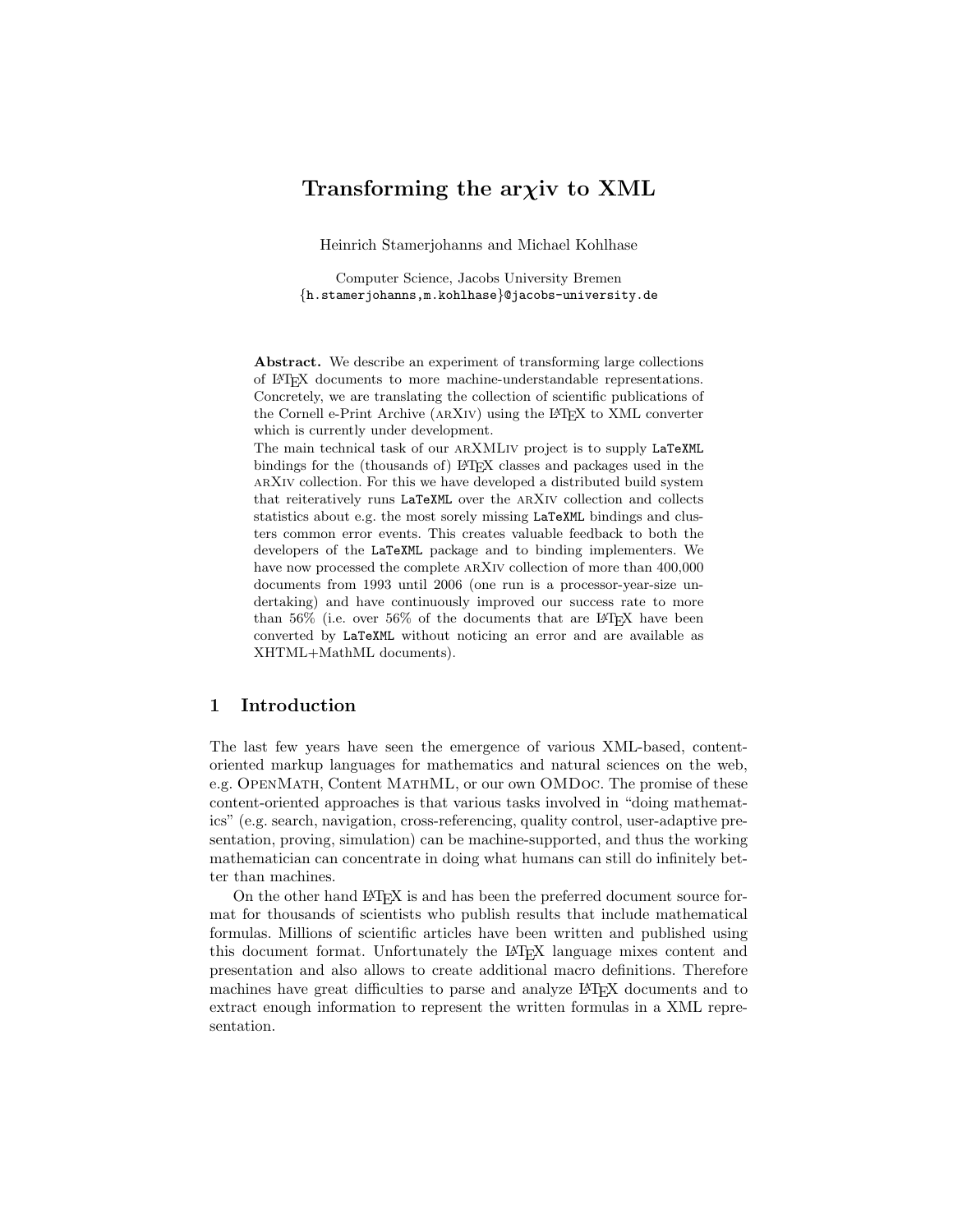In this paper, we will present an experiment of translating a large corpus of mathematical knowledge to a form that is more suitable for machine processing. The sheer size of the arXiv [ArX07] poses a totally new set of problems for MKM technologies, if we want to handle (and in the future manage) corpora of this size. In the next section we will review the translation technology we build on and then present the corpus-level build system which is the main contribution of this paper.

# 2 TeX/LaTeX to XML Conversion

The need for translating LAT<sub>EX</sub> documents into other formats has been long realized and there are various tools that attempt this at different levels of sophistication. We will disregard simple approaches like the venerable latex2html translator that cannot deal with user macro definitions, since these are essential for semantic preloading. The remaining ones fall into two categories that differ in the approach towards parsing the  $T_{\rm F}X/H_{\rm F}X$  documents.

Romeo Anghelache's Hermes [Ang07] and Eitan Gurari's TeX4HT systems use special T<sub>E</sub>X macros to seed the dvi file generated by T<sub>E</sub>X with semantic information. The dvi file is then parsed by a custom parser to recover the text and semantic traces which are then combined to form the output XML document. While Hermes attempts to recover as much of the mathematical formulae as Content-MathML, it has to revert to Presentation-MathML where it does not have semantic information. TEX4HT directly aims for Presentation-MATHML.

The systems rely on the TEX parser for dealing with the intricacies of the TEX macro language (e.g. TEX allows to change the tokenization (via "catcodes") and the grammar at run-time). In contrast to this, Bruce Miller's LaTeXML [Mil07] system and the SGLR/Elan4 system [vdBS03] re-implement a parser for a large fragment of the T<sub>E</sub>X language. This has the distinct advantage that we can fully control the parsing process: We want to expand abbreviative macros and recursively work on the resulting token sequence, while we want to directly translate semantic macros<sup>1</sup>, since they directly correspond to the content representations we want to obtain. The LaTeXML and SGLR/Elan4 systems allow us to do just this. In our conversion experiment we have chosen the LaTeXML system, whose LATEX parser seems to have largest coverage.

The LaTeXML system consists of a T<sub>E</sub>X parser, an XML emitter, and a postprocessor. To cope with LATEX documents, the system needs to supply LaTeXML bindings (i.e. special directives for the XML emitter) for the semantic macros in LATEX packages. Concretely, every LATEX package and class must be accompanied by a LaTeXML binding file, a PERL file which contains LaTeXML constructor-, abbreviation-, and environment definitions, e.g.

 $\mathrm{DefConstructor}\left(\mathbb{''}\backslash\operatorname{Reals}\right.\mathbb{''},\mathbb{''}\triangleleft\mathrm{M}$ Tok name=' $\operatorname{Reals}\left(\mathbb{'}\right)$ ');

 $DefConstructor("\\ \mathrm{SmoothFunctionsOn} {}\$ 

"<XMApp><XMTok name='SmoothFunctionsOn'/>#1</XMApp>");  $DefMacco("\SmoothFunctionsOnReals", "\SmoothFunctionsOn\Re eals"$ ;

 $1$  See [Koh08] for a discussion of semantic and abbreviative macros.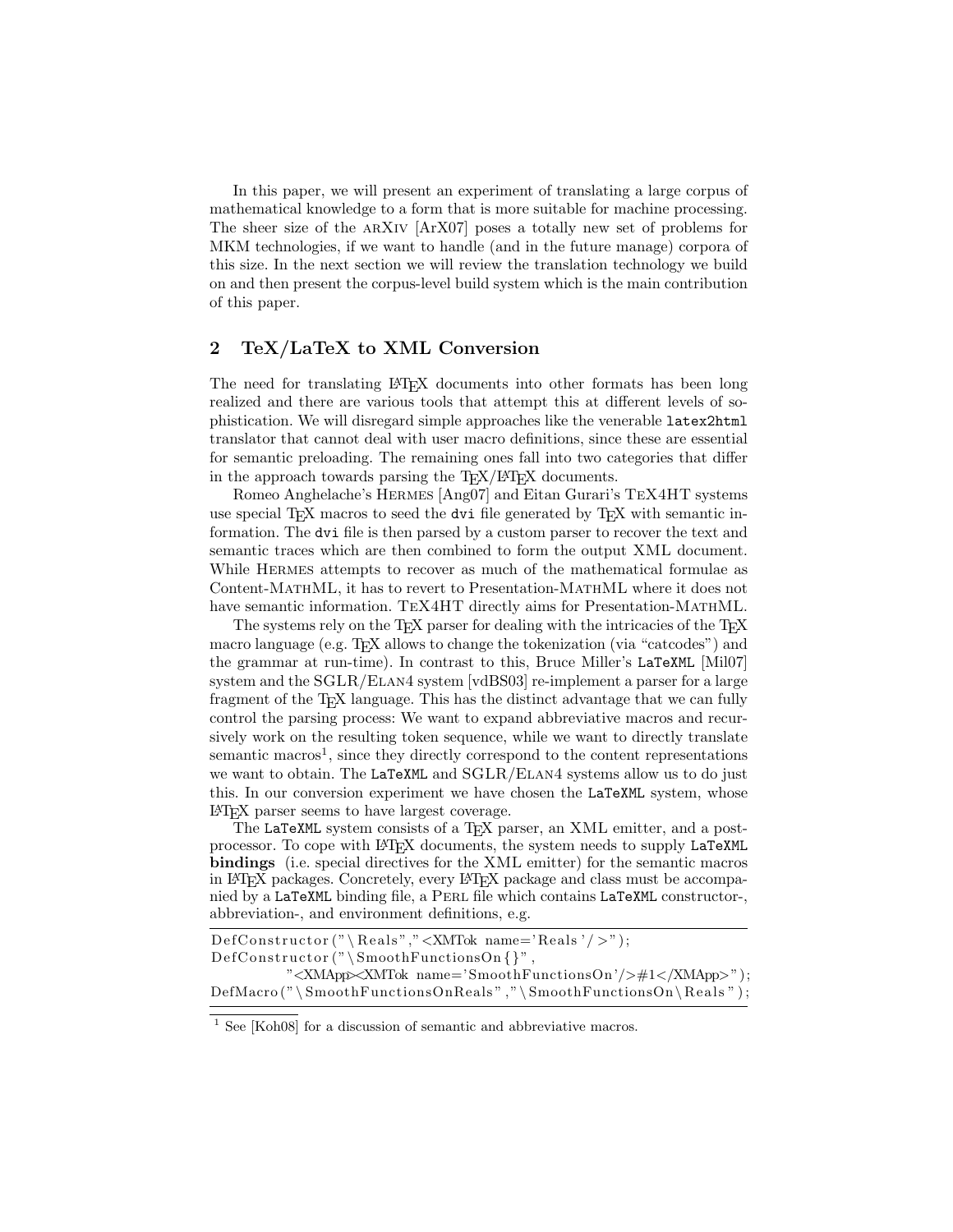DefConstructor is used for semantic macros, whereas DefMacro is used for abbreviative ones. The latter is used, since the latexml program does not read the package or class file and needs to be told, which sequence of tokens to recurse on. The LaTeXML distribution contains LaTeXML bindings for the most common base LATEX packages.

For the XML conversion, the latexml program is run, say on a file doc.tex. latexml loads the LaTeXML bindings for the LAT<sub>EX</sub> packages used in doc.tex and generates a temporary LTXML document, which closely mimics the structure of the parse tree of the LATEX source. The LTXML format provides XML counterparts of all core TEX/LATEX concepts, serves as a target format for LaTeXML, and thus legitimizes the XML fragments in the LaTeXML bindings.

In the semantic post-processing phase, the LAT<sub>EX</sub>-near representation is transformed into the target format by the latexmlpost program. This program applies a pipeline of intelligent filters to its input. The LaTeXML program supplies various filters, e.g. for processing HTML tables, including graphics, or converting formulae to Presentation-MathML. Other filters like transformation to OpenMath and Content-MathML are currently under development. The filters can also consist of regular XML-to-XML transformation process, e.g. an XSLT style sheet. Eventually, post-processing will include semantic disambiguation information like types, part-of-speech analysis, etc. to alleviate the semantic markup density for authors.

# 3 The Build System

To test and give feedback to improve LaTeXML, and to extend our collection of valid XHTML+MathML documents which are being used for other projects such as our MathWebSearch [Mat08], we have chosen to use the articles that have been published in the ARXIV. This large heterogenous collection of scientific articles is a perfect source for experiments with scientific documents that have been written in L<sup>AT</sup>EX.

The huge number of more than 400.000 documents (each one may include figures and its own style files and is located in its own subdirectory) in this collection made simple manual handling of conversion runs impossible. To handle the conversion process itself (invocation of ttlatexml and latexmlpost) Makefiles have been automatically created by scripts. But the usage of make has also some limitations: It does not easily allow to run distributed jobs on several hosts, a feature that is essential to be able to massively convert thousands of documents in one day. While distributed make utilities (such as dmake) or other grid tools may support distributed builds, all these tools are of limited use when only a restricted set of specific documents with certain error characteristics should be converted again, which would require complex and continuous rewriting of makefiles.

To overcome these limitations we have developed an arXMLiv build system which allows make jobs to be distributed among several hosts, extracts and analyzes the conversion process of each document and stores results in its own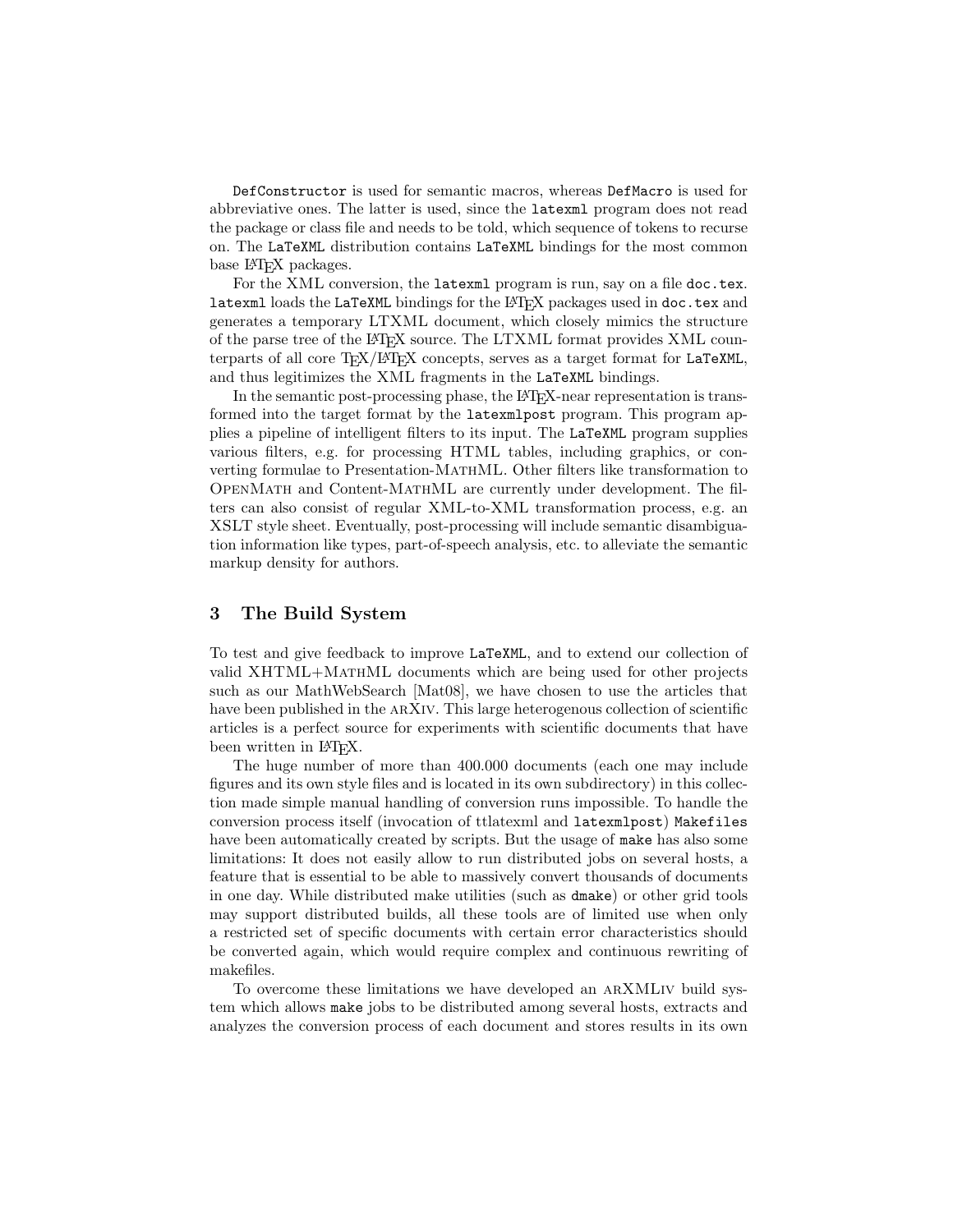

Fig. 1. Schematic overview of the arXMLiv build system

SQL database. The database allows to easily cluster documents which include a macro that is only partially supported or to gather statistics about the build process.

The arXMLiv build system consists of a file system which is shared among all hosts, a queue manager, a build manager, and a relational database, which stores a workqueue and results statistics about each single converted file. The file system contains all the documents ( $\approx 150$  Gigabytes), classified by topic and each one located in its own subdirectory. The file system is exported via NFS to all hosts which take part in the build process.

To schedule conversion jobs, we operate the queue manager via the command line. A command like php workqueue.php default cond-mat will add all documents inside the cond-mat subdirectory — the arXiv section for papers concerning condensed matter — to the current work queue, which is stored in the relational database.

The build manager is implemented in PHP, where SQL databases as well as process control functions can be easily used. It keeps an internal list of available hosts, reads the files to be converted next from the workqueue and distributes jobs to remote hosts. For each document that is to be converted the build manager forks off a new child process on the local machine. The child sets a timer to enable a limiting timeout of 180 s for the conversion process and then creates another child (the grandchild) which then calls the make on a host via remote ssh execution. The make process will then invoke latexml and latexmlpost to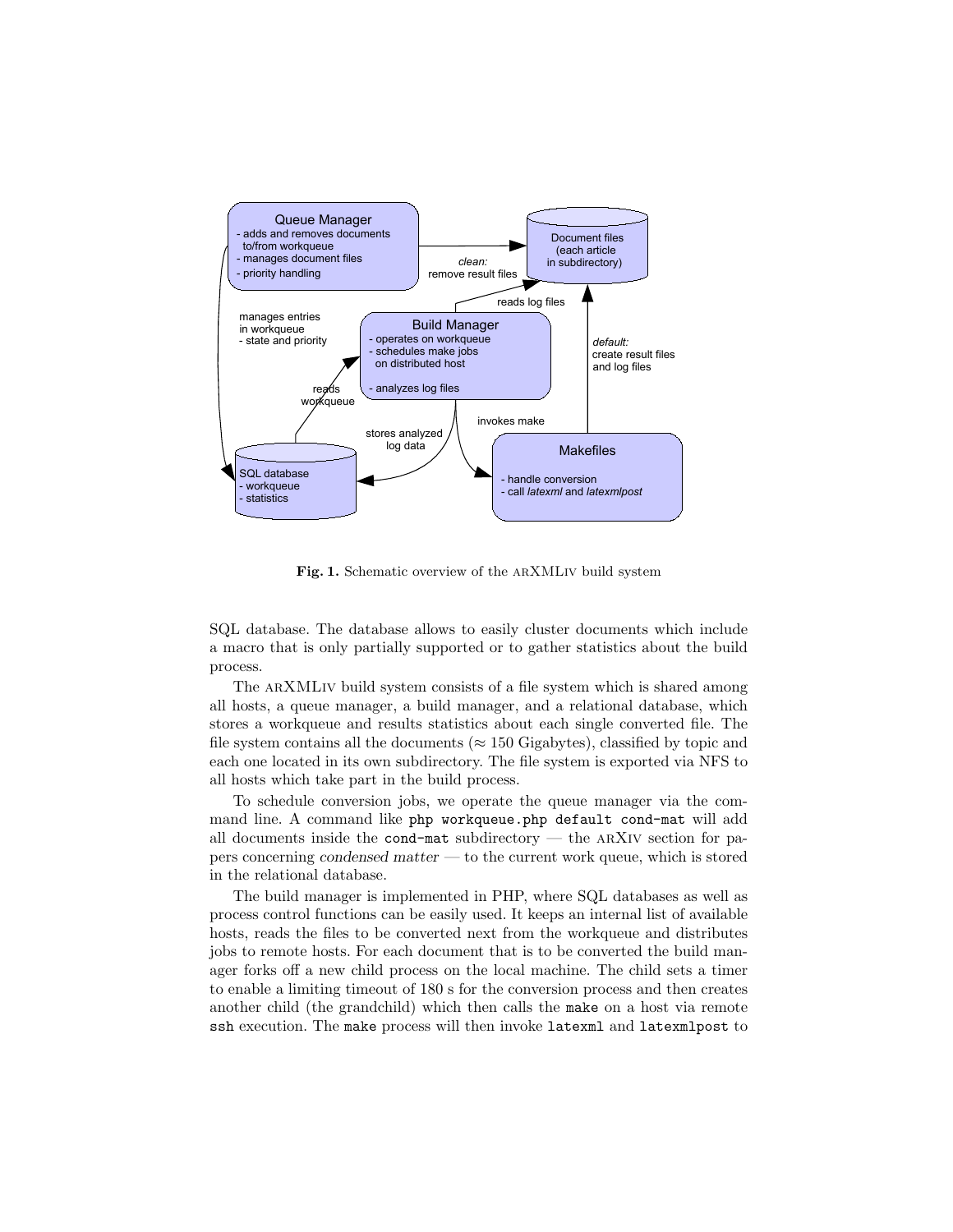| arxmliv build system - Mozilla Firefox         |                                                |                                                                                                                                                                                                                                                                                   | $\mathbf{x}$<br>$-1$                        |
|------------------------------------------------|------------------------------------------------|-----------------------------------------------------------------------------------------------------------------------------------------------------------------------------------------------------------------------------------------------------------------------------------|---------------------------------------------|
| File Edit View History Bookmarks Tools Help    |                                                |                                                                                                                                                                                                                                                                                   | $\hat{\xi}^{\prime\prime}{}_{\hat{\sigma}}$ |
| $\cdot \cdot \cdot$ c $\cdot \cdot$ at $\cdot$ | http://arxmliv.kwarc.info                      | <b>G</b> Google<br>$\triangleright$<br>$\mathbf{v}$                                                                                                                                                                                                                               | $Q_{\rm c}$                                 |
| arxmliv                                        | Current statistics of the arxmliv build system |                                                                                                                                                                                                                                                                                   |                                             |
| arxmliv build system                           | Converted files                                |                                                                                                                                                                                                                                                                                   |                                             |
|                                                | Total number                                   | 400946                                                                                                                                                                                                                                                                            |                                             |
| <b>KWARC</b> group                             | Last 24 hours                                  | 60263                                                                                                                                                                                                                                                                             |                                             |
| LaTeXML                                        | Last Hour                                      | 2994                                                                                                                                                                                                                                                                              |                                             |
| About                                          | <b>Build statistics</b>                        |                                                                                                                                                                                                                                                                                   |                                             |
|                                                | State                                          | running                                                                                                                                                                                                                                                                           |                                             |
|                                                | Current job started at<br>(UTC)                | 2008-03-12 15:13:56                                                                                                                                                                                                                                                               |                                             |
|                                                | LaTeXML                                        | Version 0.5.999                                                                                                                                                                                                                                                                   |                                             |
|                                                | Subversion                                     | Release 449                                                                                                                                                                                                                                                                       |                                             |
|                                                | ArXMLiv                                        | Release 658                                                                                                                                                                                                                                                                       |                                             |
|                                                | Current dir                                    | <b>ALL</b>                                                                                                                                                                                                                                                                        |                                             |
|                                                | Number of files in queue                       | 47723                                                                                                                                                                                                                                                                             |                                             |
|                                                | Number of concurrent jobs                      | 24                                                                                                                                                                                                                                                                                |                                             |
|                                                | Hosts                                          | curry, tlab060_0, tlab060_1, tlab061_0, tlab061_1,<br>tlab062 0, tlab062 1, tlab063 0, tlab063 1,<br>tlab064 0, tlab064 1, tlab065 0, tlab065 1,<br>tlab066 1, tlab067 0, tlab067 1, tlab068 0,<br>tlab068_1, tlab069_0, tlab069_1, tlab070_0,<br>tlab070 1, tlab071 0, tlab071 1 |                                             |
|                                                | Timeout                                        | 180 s                                                                                                                                                                                                                                                                             |                                             |

Fig. 2. The web interface shows the current state of the build system

convert a T<sub>E</sub>X file to XML and XHTML. LaTeXML logs the inclusion of style files and also reports problems while converting from latex to xml to special log files.

After a timeout or the completion of the conversion process the build manager is notified via typical Unix signal handling. The build manager then parses and analyzes log files, extracts information about the result state of conversion and collects the names of missing macros that are not yet supported. If the conversion has failed, the error message given by LaTeXML is also extracted. For each processed document the analyzed result data is then stored into the database for later use. With the stored result data it is also possible to instruct the queue manager to rerun specific documents which use a certain macro or to rerun all documents which resulted in a fatal error in the conversion process. The queue manager will then take care of removing the appropriate files and reset the status and add these files to the workqueue again. This has been especially useful when changes to the binding files have been applied or when an improved version of latexml becomes available.

Developers are able to retrieve the results via a web-interface which is available at http://arxmliv.kwarc.info. The main page describes the number of documents, the number of converted files in the last 24 hours and the current state of the build system. Since the binding files as well as LaTeXML are being developed in distributed environments, subversion is being used as a version control system. The current release version of the binding files and LaTeXML are also shown.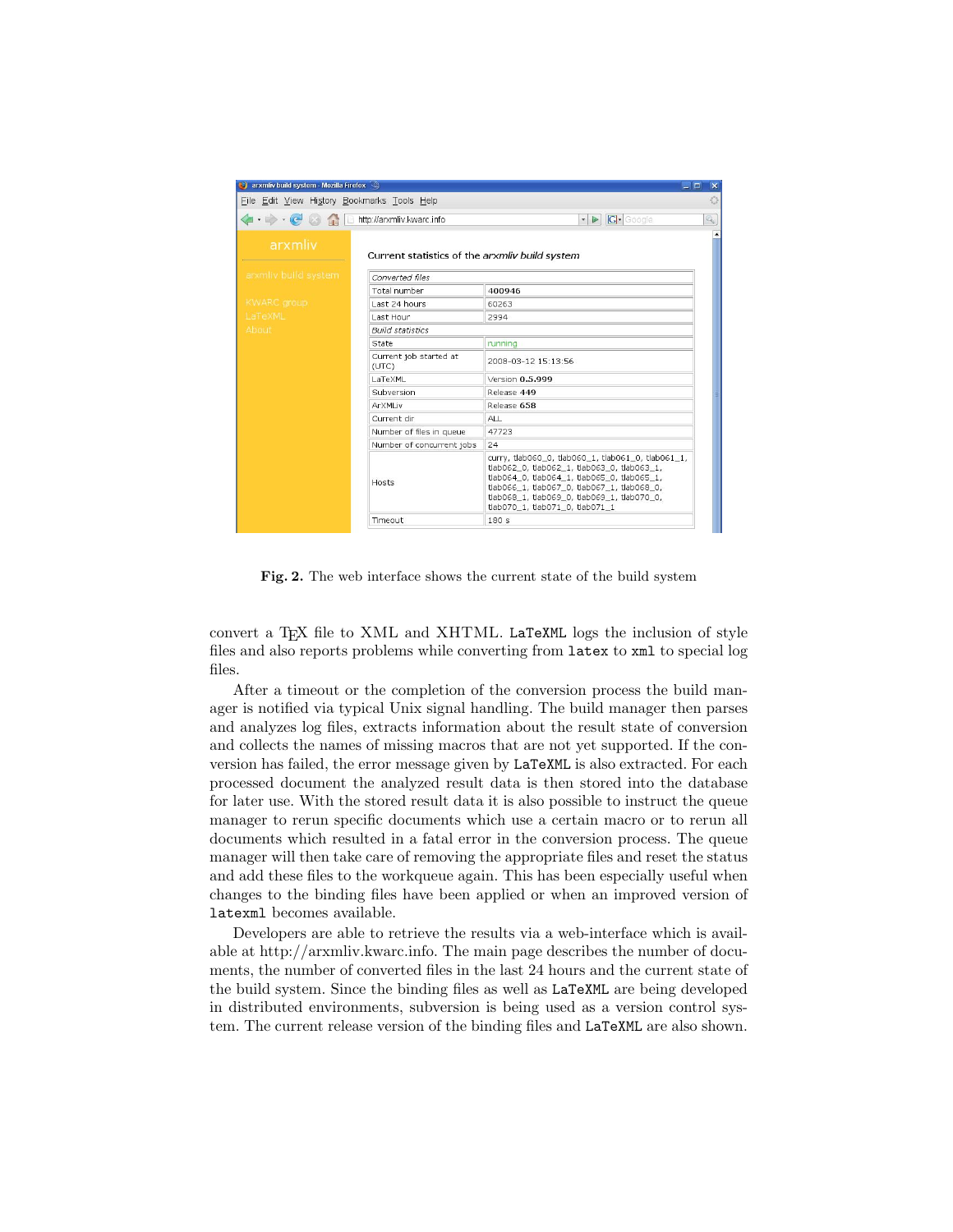Furthermore the active hosts that are currently being used for the conversion process is also displayed. For our experiment we have used 13 different hosts on 24 processors.

A further table gives detailed information about the results of the conversion process. The most important states are success where latexml has only issued some minor warnings, missing macros, where the conversion has been successfully completed, but some macro definitions could not be resolved. In this case the rendered layout may contain unexpected elements or not properly displayed elements. The status fatal error is returned from the conversion process if there are too many unresolved macros or if some internal error condition during the LaTeXML conversion process has been triggered.

Conversion tex->xml

| return value count |        | $\mathbf{O}/\mathbf{O}$ | marked<br>for rerun |
|--------------------|--------|-------------------------|---------------------|
| unknown            | 134    | 0.04                    |                     |
| no latex           | 29718  | n/a                     |                     |
| missing_errlog     | 1128   | n/a                     |                     |
| fatal error        | 32501  | 8.78                    | 87                  |
| timeout            | 23035  | 6.22                    |                     |
| missing_macros     | 107244 | 28.98                   | 13472               |
| <b>SUCCESS</b>     | 207186 | 55.98                   |                     |

Fig. 3. The result status of converted documents

Files that have given fatal error: Unbalanced \$ or } while ending group for @@close@inner@column

| No.<br><b>Date</b> |                        | Files                                                                                        | Errmsg                                                               |  |  |
|--------------------|------------------------|----------------------------------------------------------------------------------------------|----------------------------------------------------------------------|--|--|
| $\overline{1}$     | 2008-03-11<br>07:17:53 | Unbalanced \$ or } while ending<br>/math/papers/0102185<br>group for<br>@@close@inner@column |                                                                      |  |  |
| $\overline{c}$     | 2008-03-11<br>07:17:41 | /cond-mat/papers/9909445                                                                     | Unbalanced \$ or } while ending<br>group for<br>@@close@inner@column |  |  |
| $\overline{3}$     | 2008-03-11<br>07:17:27 | /alg-geom/papers/9303003                                                                     | Unbalanced \$ or } while ending<br>group for<br>@@close@inner@column |  |  |
| $\overline{a}$     | 2008-03-11<br>07:16:04 | /alg-geom/papers/9508002                                                                     | Unbalanced \$ or } while ending<br>group for<br>@@close@inner@column |  |  |
| $\overline{a}$     | 2008-03-11<br>07:15:39 | /math/papers/0012161                                                                         | Unbalanced \$ or } while ending<br>group for<br>@@close@inner@column |  |  |

Fig. 4. Documents that could not be successfully converted

All these states are clickable and lead to a list of recently converted files with the specified status. The clickable file name leads to the source directory of the document where the document can be investigated in all its different representations, such as the TEX source, as an intermediate XML file that LaTeXML produces or as the XHTML+MathML form. Also the full log file

containing detailed error messages can be easily be retrieved via the web browser.

The backend behind the web interface is also able to analyze the database content and create cumulated statistics. It applies some regular expressions to the error messages and clusters and cumulates these. By creating this information the backend is able to gather statistics such as a list of Top Fatal Errors and Top Missing Macros on-the-fly. Especially these two lists have proven to give valuable information not only the developer of the LaTeXML system but also to the implementers of binding files that are needed to support the conversion from LATEX to XML. With this information one can easily determine the most severe bugs in the still evolving conversion tool as well as determine the macros that are being used by many documents and that need further support.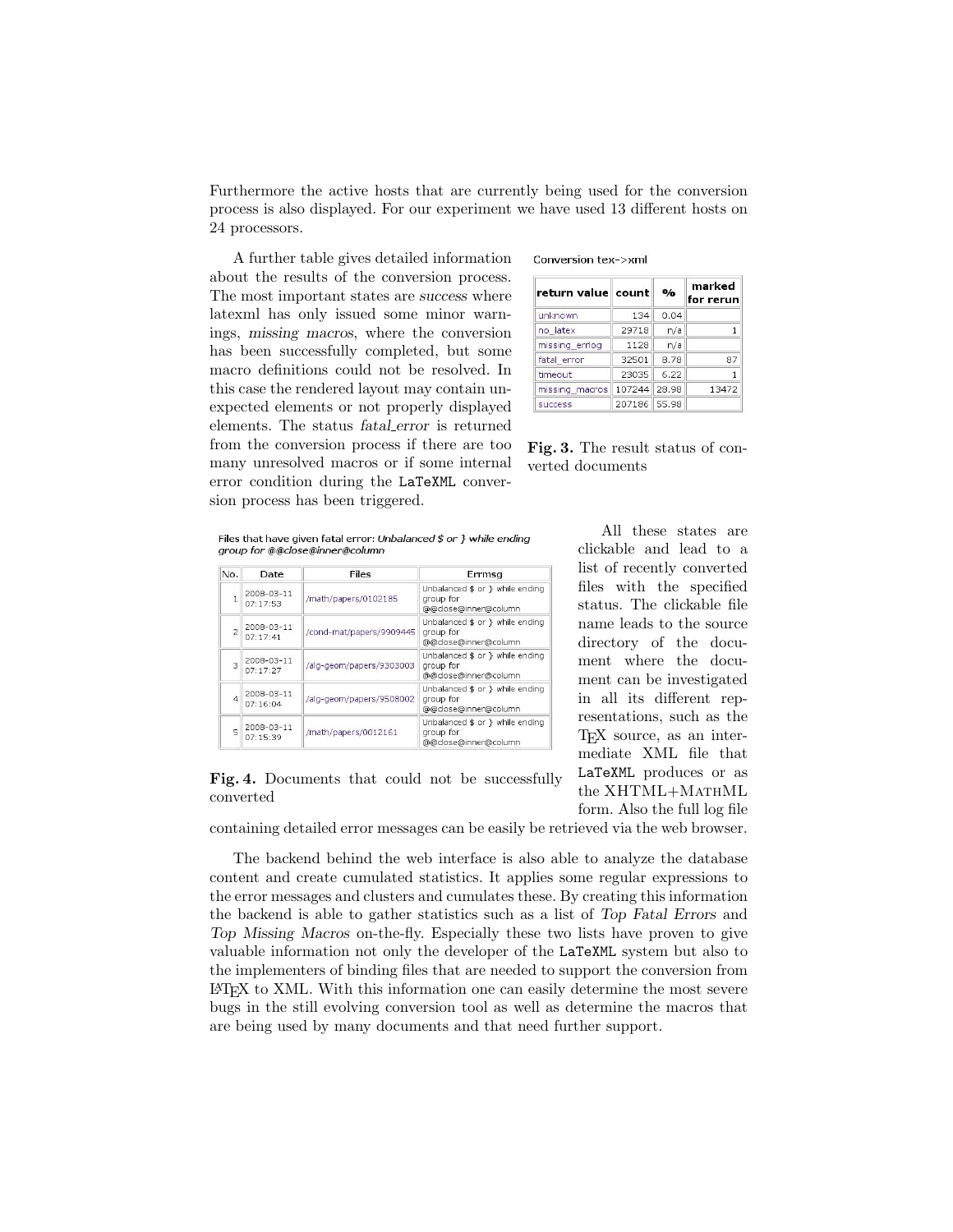| <b>Top Fatal Errors</b> |           | Occurences of missing macros                                                        |                |                    |       |                      |
|-------------------------|-----------|-------------------------------------------------------------------------------------|----------------|--------------------|-------|----------------------|
|                         | No. Count | <b>Error Message</b>                                                                | No.            | Macro              | Count | In files             |
|                         |           | 19873 Too many errors!                                                              |                | 1 keywords         |       | 28254 found in files |
| $\overline{2}$          | 2576      | Can't call method "currentColumn" on an undefined value at                          | $\overline{2}$ | acknowledgements   |       | 13592 found in files |
|                         |           | /soft/arXMLiv/dan/rep                                                               |                | 3 institute        |       | 13067 found in files |
| 3                       |           | 2230 Missing \$                                                                     | $\overline{4}$ | laffil             |       | 10631 found in files |
| $\overline{4}$          |           | 1312 Unbalanced \$ or } while ending mode inline math for @@ENDINLINEMATH           | 5              | inst               |       | 9568 found in files  |
| 5                       |           | 1188 [Internal] T_PARAM[#] should never reach Stomach!                              | 6              | apj                |       | 9188 found in files  |
| 6                       | 619       | Can't locate object method "setAttribute" via package<br>"XML::LibXML::DocumentFrag | 7              | altaffilmark       |       | 8506 found in files  |
| 7                       |           | 401 Unbalanced \$ or } while ending group for End                                   | 8              | email              |       | 8355 found in files  |
| 8                       |           | 273 Missing { in sub/super-script argument                                          |                | 9 offprints        |       | 8345 found in files  |
| 9                       |           | 246 Unbalanced \$ or } while ending mode text for endpicture                        |                | 10 references      |       | 8325 found in files  |
| 10                      |           | 245 Unbalanced \$ or } while ending mode display_math for end{equation}             |                | 11 acknowledgments |       | 7157 found in files  |
|                         |           | Can't call method "newRow" on an undefined value at                                 |                | 12 titlerunning    |       | 6526 found in files  |
|                         | 11<br>233 | /soft/arXMLiv/dan/repos/arXM                                                        | 13             | <b>Imnras</b>      |       | 6422 found in files  |
| 12                      |           | 183 Unbalanced \$ or } while ending group for @@close@inner@column                  |                | 14 altaffiltext    |       | 6386 found in files  |
| 13                      |           | 176 Input file appears to be binary:                                                |                | 15 thesection@ID   |       | 6302 found in files  |

Fig. 5. Lists of Top fatal errors and of macros that are currently not supported

The ARXIV articles use a total of more than 6000 different L<sup>AT</sup>EX packages. Some of these style files are well known ones which are widely used, while other are private enhancements which are used only once or very few times. While same macro names for different things are not a problem, since the binding files are created for each LATEX package, there might be a problem that authors add private additions to well-known style files. We have chosen to ignore this problem since it is statistically insignificant.

With these statistics we have been able to focus on the most important macros and have been able to improve the success rate to now more than 58%. Although another 29% of the documents have also been successfully converted and are available as XHTML+MathML, we do not currently count them as full successes since support for some macros is still lacking and the layout that is rendered in a web browser might not be fully appropriate.

### 4 Conclusion and Outlook

By using the LaTeXML tool with our arXMLiv build system to support the conversion process of large document collections, we have been able to successfully convert more than half of the more than 400,000 scientific articles of the arXiv written in LAT<sub>EX</sub> to a semantically enriched  $XHTML+MATHML$  representation. We have been able to expand our collection of scientific MATHML documents which we need for further studies by more than 200,000 (real-world) documents. The build system has enabled us to cope with the conversion process of this huge collection of documents and helped us to improve our binding files that are needed to support various style files. The statistics the build system gathers have also been valuable contribution to the developer of LaTeXML since they clearly point to bugs and give hints where to enhance the software.

Although still under development, LaTeXML has shown to be a very promising tool to convert LAT<sub>E</sub>X documents to XML and hence XHTML+MATHML. Many existing LAT<sub>EX</sub> documents can already be fully converted to an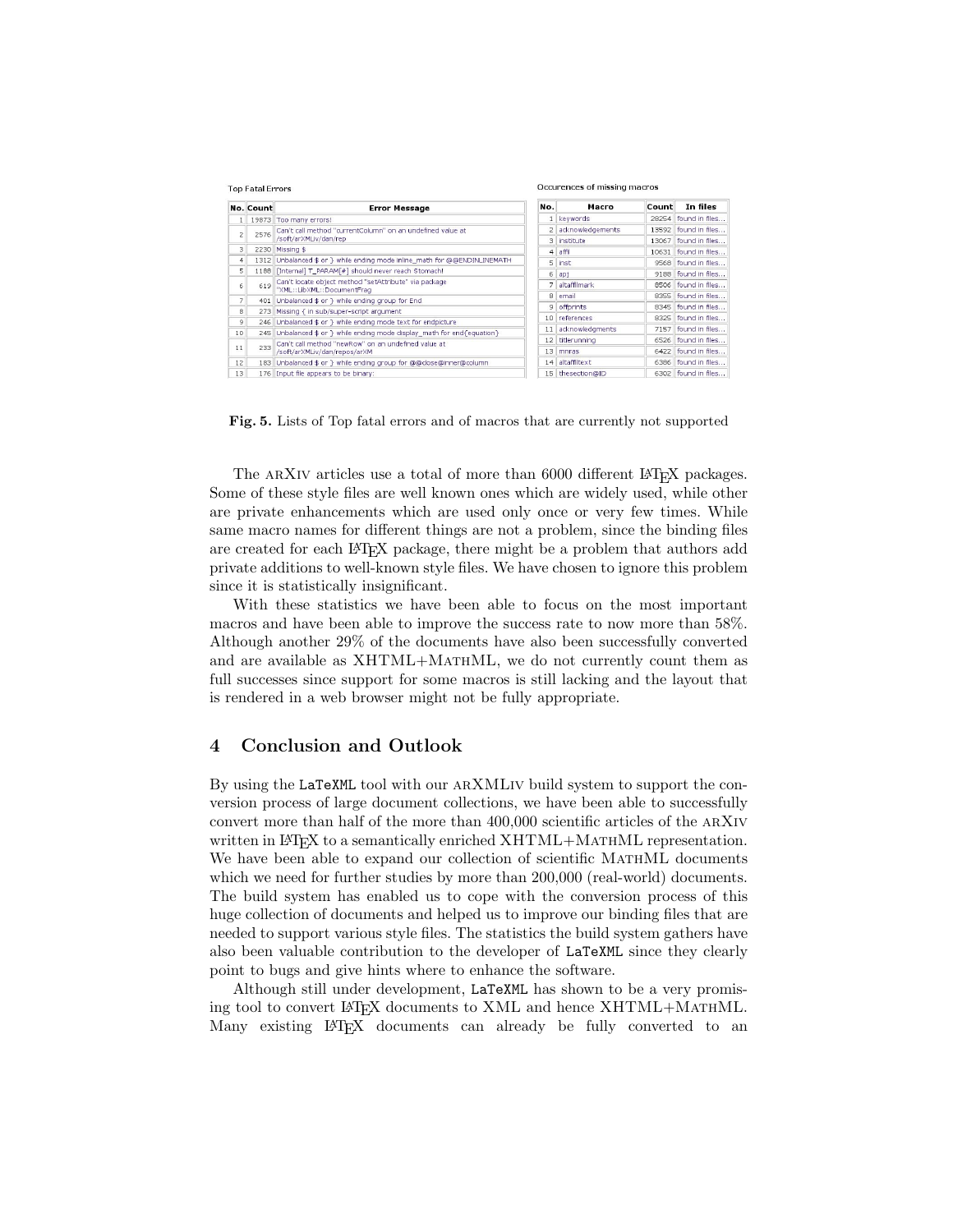

Fig. 6. The history of return values in our conversion experiment

XHTML+MathML representation which may then be nicely rendered inside a browser. The possibility to render and fully integrate these documents inside a browser will enable us to add features on top of existing articles and offer added-value services which we might not even think of yet.

Up to now, the work in the arXMLiv project has focused on driving up the coverage of the translation process and build a tool set that allows us to handle large corpora. With a conversion rate of over 80% we consider this phase as complete. We are currently working to acquire additional corpora, e.g. Zentralblatt Math<sup>2</sup> [ZBM07].

The next steps in the analysis of the arXiv corpus will be to improve the LaTeXML post-processing, and in particular the OPENMATH/MATHML generation. Note that most of the contents in LATEX documents are presentational in nature, so that content markup generation must be heuristic or based on linguistic and semantic analysis. Rather than relying on a single tool like the latexmlpost processor for this task we plan to open up the build system and compute farm to competing analysis tools. These get access to our corpus and we collect the results in a analysis database, which will be open to external tools for higher-level analysis tasks or end-user MKM services like semantic search [Mat08]. For this, we will need to generalize many of the build system features that are currently hard-wired to the translation task and the LaTeXML system. We also plan to introduce facilities for *ground-truthing* (i.e. for establishing the intended semantics of parts of the corpus, so that linguistic analysis can be trained on this). For the arXiv corpus this will mean that we add feedback

 $^{\rm 2}$  First tests show that due to the careful editorial structure of this collection and the limited set of macros that need to be supported, our system can reach nearly perfect translation rates.